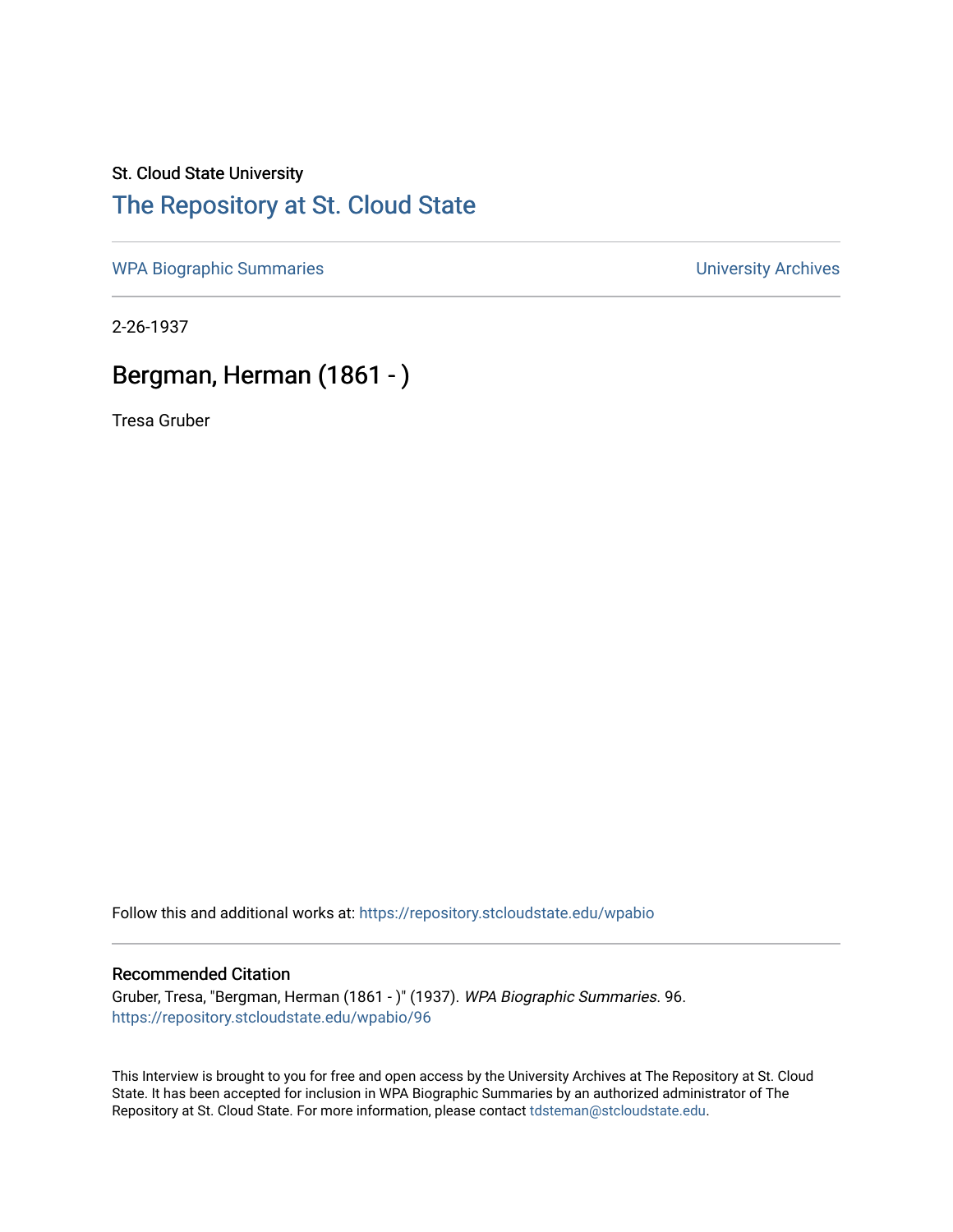BERGMAN, HERMAN R. C.

 $3 - 1 - 125$ 

File No.  $= -99$ 

Herman Bergman R. C. priest, born in Germany, May 12, 1861, came to the United States with his parents, who settled in Freeport, Stearns county, Minnesota, was educated at St. John's College, and in 1885 entered the Benedictine Order, was ordained priest in 1889, was professor in this college, and in 1895 was appointed priorof St. John's Abbey.

> Copied from: Minnesota Biographies Page 52 Date Copied: February 26, 1937<br>Copied by: Tresa Gruber

There